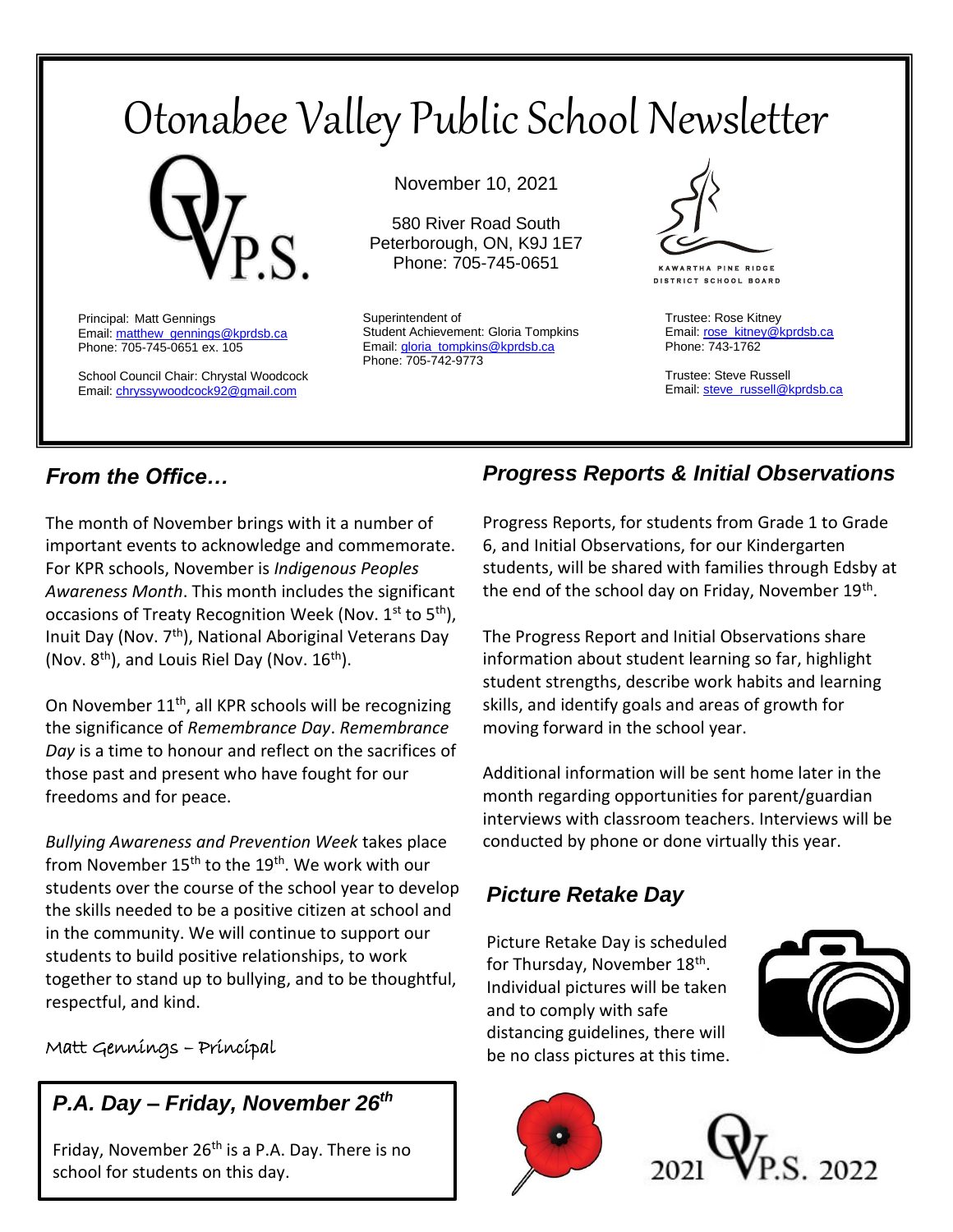# *O.V.P.S. School Council*

Parents, guardians, and community members are invited to take part in the Otonabee Valley School Council. New members are always encouraged and welcome. Our first meeting was on Wednesday, October 27<sup>th</sup>. The next meeting will take place on Wednesday, November 24<sup>th</sup> at 6:15 p.m.

#### **O.V.P.S. School Council Executive**:

**Chair**: Chrystal Woodcock **Secretary/Vice Chair**: Wendy Thompson **Treasurer**: Laura Warren **Parent Representative**: Amber Webber

# *Drop-Off and Pick-Up*

Supervision begins on the school yard at 8:55 a.m., with our school day starting at 9:10 a.m. Please drop you child(ren) off at the school as close to the start of the school day as possible. Students who walk or bike to school are asked to come no earlier than 8:55 a.m. Thank you for your co-operation!

At the end of the day, parent/guardians are asked to please wear their masks and keep an appropriate distance from others when on school property.

If you are picking up your child(ren) at the parking lot gate, please ensure that the concrete steps and platform remain clear. The grassy hill to the side of the parking lot is a great spot to wait, as parents and guardians can remain distanced and children will be able to see you. School staff will help direct students to their parent/guardians at the end of the day.

If you are picking up your child(ren) at the Humber Road gate, please be mindful of traffic and please continue to respectfully work together with our neighbours in the community. Students will let staff know when they see their parent/guardian prior to exiting the gates.

Our school day ends at 3:30 p.m., with supervision until 3:45 p.m., when remaining students come to the office. Students who walk or bike to school are reminded to please use the crosswalk when crossing in front of the school and to be careful and cautious when crossing at Humber Road.

# *Daily Self-Screening*

Prior to each school day, parents and guardians are required to check their child(ren) for COVID-19 symptoms. The Ontario Ministry of Health has released an updated screening tool found at: **<https://covid-19.ontario.ca/school-screening>**

For everyone's safety, students experiencing possible COVID symptoms **must** take the steps that are identified in the screening based on the symptoms experienced. If a child begins to experience symptoms of illness while attending school, parents, guardians, or emergency contacts will be contacted for pick up.

For more information about the Board's illness protocol, please visit [www.kprschools.ca](http://www.kprschools.ca/) or feel free to contact the office by phone at 705-745-0651 or by email at matthew gennings@kprdsb.ca

## *Masks and Water Bottles*

Please send your child(ren) with two or more masks per day in case one gets dirty. Masks must be cleaned prior to being worn again and this can be done in the laundry or with soap and water. Masks must fit the child's face and **must have ear loops to keep them securely in place**. Please do not send your child with gaiters, as these do not provide a snug fit. Additional masks are available at the office as well.

Please also have your child(ren) bring their water bottle to school each day for filling at our filling stations as needed throughout the day.



# *Terry Fox Update*

This October, Otonabee Valley Public School continued the tradition of taking part in the Terry Fox Run. The O.V. community came together to raise \$295 for the

Terry Fox Foundation. Way to go Otonabee Valley! Thank you to everyone for your kindness and generosity in donating to such a worthy cause.